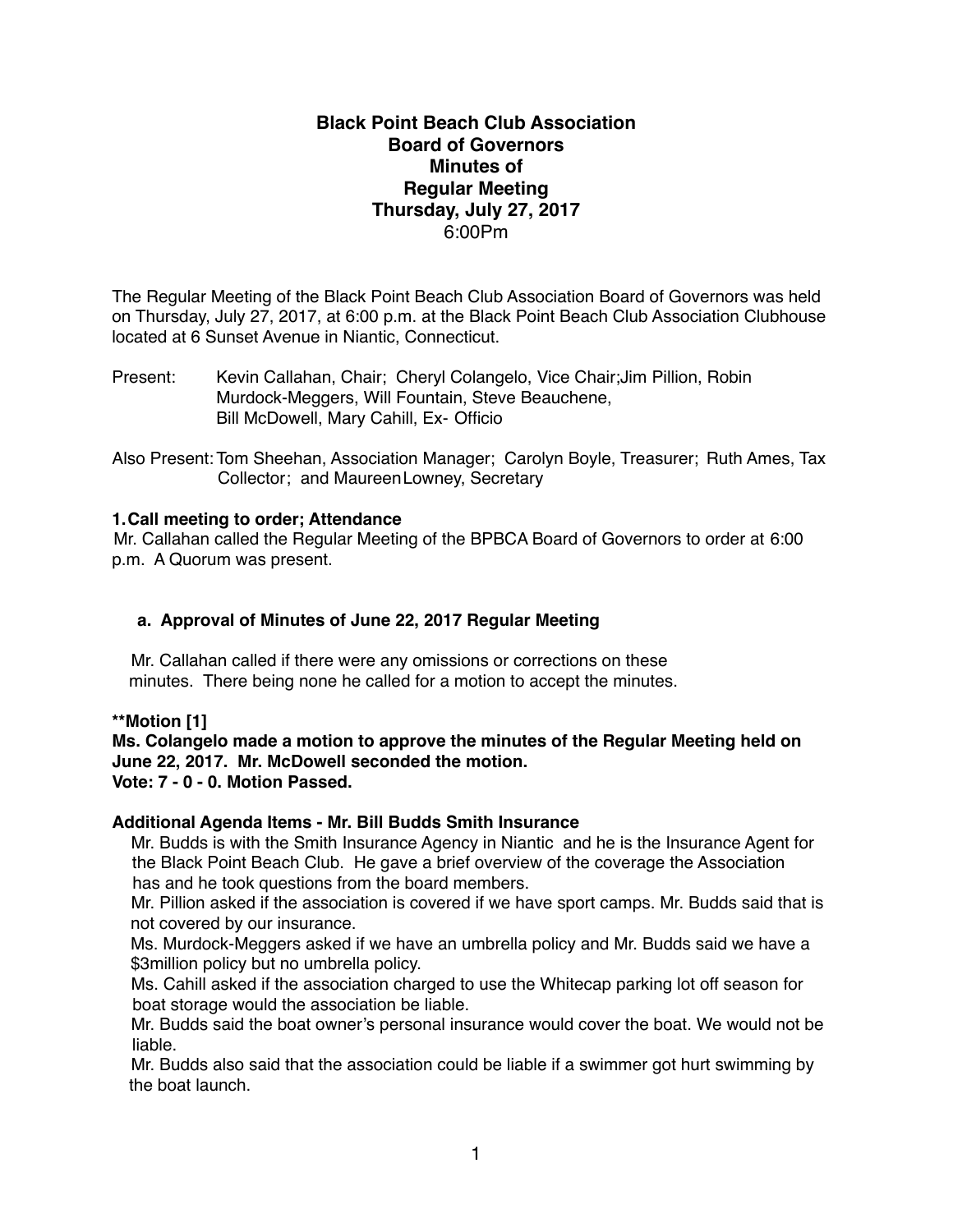Mr. Budds also informed the Board that the individual Board members are individually covered by the Directors and officer policy if the Board was negligent.

 Mr. Callahan asked if we are short anywhere on insurance. Mr. Budds said we should have a crime/employee dishonesty policy. He also said he would check on the rates for an umbrella policy.

#### **2. Public Comments**

Ms. Sandy Sheehan, 18 Indianola Road, gave a report on the 4th of July picnic. Ms. Sheehan stated that the total cost was \$2,742.97. The breakdown was \$1,669.93 for BJ's, \$30.00 condiments, \$57.41 plastic tablecloths, \$164.38 T-shirts for tent workers , \$471.25 Arrow rental and \$350.00 tent rental. She said the cost will increase next year as they had supplies left over from last year that they used this year.

 Ms. Sheehan said they went by last year's consumption and they had cooked 464 hamburgers and 384 hotdogs. There are approximate 100 hamburgers and 100 hotdogs left over. They will use them at the thank you picnic for the counselors and volunteers and for the Bocci playoffs

 Ms. Carol Greene, 43 SeaView Avenue, thanked Mr. Callahan for cleaning the sand off the Sea Breeze stairs and ramp.

 Ms. MaryLou Weidl, 22 Indianola Road, asked what is the advantage of being a municipality and asked what a quasi municipality was.

#### **3. Reports**

#### **. Treasurer's Report - Carolyn Boyle**

Ms. Boyle presented a financial report through July 26, 2017. She noted that there is a small profit left over from last year. Mr. Callahan asked what the checks to Fresh Ink were for. Ms. Boyle stated that was for the recreation program Bank Balances as of 6/30/17

Checking & Sweep accounts \$178,348.81 Long Term Capital \$86,284.06.

Mr. Callahan called for a motion to accept the Treasurer's Report.

#### **\*\*Motion [2]**

**Ms. Murdock-Meggers made a motion to accept the Treasurer's Report. Mr. Pillion seconded the motion. Vote: 7 - 0 - 0 Motion passed.**

#### **. Tax Collector - Ruth Ames**

Ms. Ames reported that \$187,046.82 has been collected in taxes. To date there is still another \$36,462.72 to be collected.

Ms. Ames reported that there is still \$492.14 owed from last year. There are 2 properties with no payments and 2 properties that are partially paid.

Mr. Callahan called for a motion to accept the Tax Collector's Report.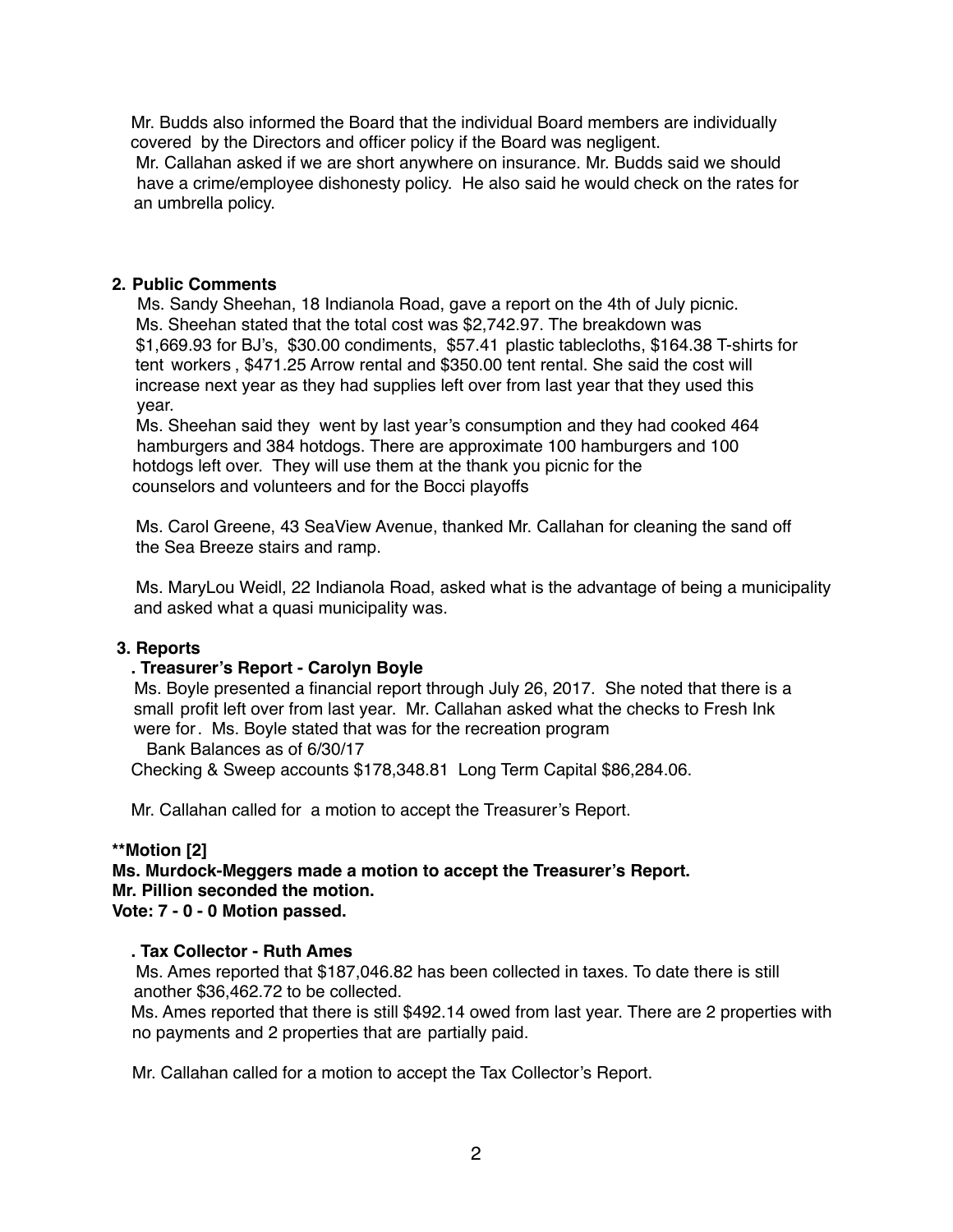## **\*\*Motion [3] Ms. Murdock-Meggers made a motion to accept the Tax Collector's Report. Mr. McDowell seconded the motion. Vote: 7 - 0 - 0 Motion passed**

## . **Association Manager's Report - Tom Sheehan**

Mr. Sheehan presented his report (attached). Mr. Callahan asked the Board members if they had any questions on the report. No questions were asked.

## .**Chair's Report - Kevin Callahan**

Mr. Callahan remarked that the nets, rims and backboards at the basketball court needs attention and should be put on the capital improvement list.

 Mr. Fountain said the court also needs to be repaved and he had checked out the cost and was given a quote of \$9,380.00. Mr. Fountain also said he was given a price for the Whitecap parking lot of \$800.00 but would give a \$500.00 discount if done at the same time as the basketball court.

 Mr. Callahan reported that Mr. Beauchene had Mike Grzywinski from the DEEP come out and look at the steel pier at Cahill way**.** Mr. Beauchene said Mr. Grzywinskigave a few options. One would be to remove and replace the pier with a wood crib filled with stones and put a concrete deck on top. Another option would be leave the steel where it is, remove the deck on top of it, dig out some of the smaller stones and replace it with larger stones and fill in the voids and put a 5-6inch deck on top of it. The second option only needs a certificate of permission from the DEEP. Mr. Beauchene said they had contacted Giant Neck Heights about their pier and have put a call into the Niantic Yacht Club as they have recently gone through a renovation on their pier.

 Mr. Callahan reported that Mr. Skala had drawn up a plan on the flagstones at the right of way by his property. Mr. Beauchene said he showed pictures of the area to a hydroponic engineer who said if you are really trying to prevent erosion you would not use flagstones with concrete. He also stated that on the 4th of July they had a pop up tent in that area, so he thinks they are using that area as an adjunct to their property. Mr. Pillion asked if that is the only property that has an erosion problem. Mr. Sheehan said no. Mr. Pillion said there should be a uniform policy on all the right-of-ways.

# **\*\*Motion [4]**

**Mr. Beauchene made a motion that the person who put the terrace in the right-of-way restore it to the original condition grass, give them 60days to do it, failing that the Association would do it and make them financially responsible for it. Ms. Murdock-Meggers seconded the motion. Vote: 6 - 1 - 0 Motion passed.**

Mr. Callahan mentioned that there are rocks at Sea View by the seawall with x's on them. He reported that they were to be pulled out and now they are saying that maybe they would stay and pour concrete over them. Discussion followed.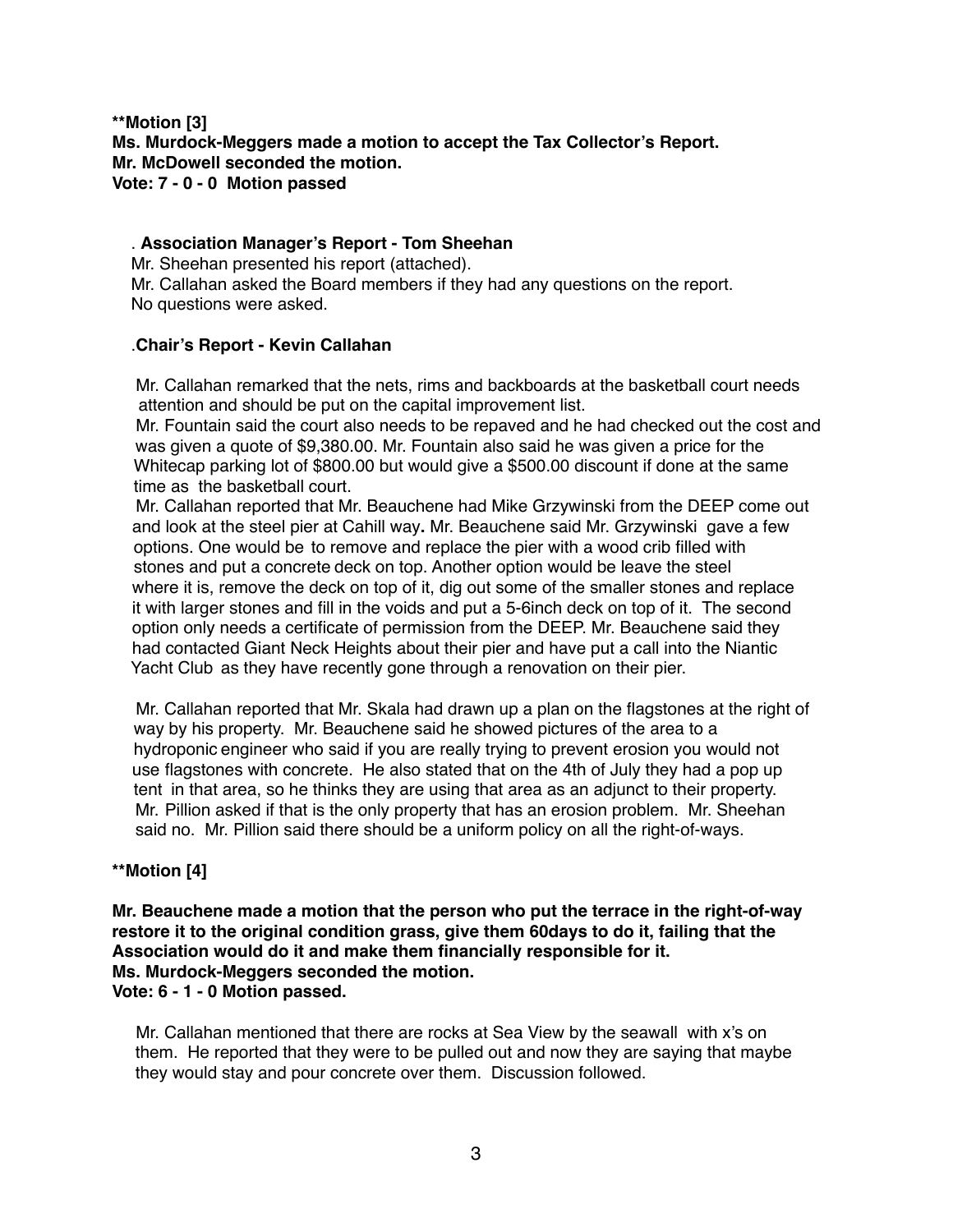Mr. Callahan mentioned that he met with first selectman Mr. Mark Nickerson about the hedges on corners of the town roads and Mr Nickerson and an employee from the public works department will ride around and check out the bushes and if necessary visit the homeowners that are violation.

## **. Ex-Officio to Zoning - Steve Beauchene**

 Mr. Beauchene reported that the Zoning Commission would like to appoint Mr. Matt Peary, 29 Billow Road as a member of the Zoning Commission and appoint Ms. Barbara Koenig, 3 Pallette Avenue as an Alternate member to the Zoning Commission.

## **\*\*Motion [5]]**

**Mr. Pillion made a motion to appoint Mr. Matt Perry as a member of the Zoning board and Ms. Barbara Koenig as an alternate.**

**Ms. Murdock-Meggers seconded the motion.**

**Vote: 7 - 0 - 0 Motion passed.**

 **. Ex-Officio to the Zoning Board of Appeals - Jim Pillion** Mr. Pillion reported that the Zoning Board of Appeals has 3 members who's terms are up but that they would like to stay on. Mr. Paul Pendergast, Ms. Joyce Wojtas and Ms. Sally Cini.

## **\*\*Motion [6]**

**Ms. Murdock-Meggers made a motion to approve all three individuals to the Zoning Board of Appeals, Paul Pendergast, Joyce Wojtas and Sally Cini Ms. Colangelo seconded the motion. Vote: 7 - 0 - 0 Motion passed.**

#### **4. New Business**

No new Business

## **5. Old Business**

Ms. Colangelo shared a sample of a warning/parking ticket. Mr. Fountain asked if we already have a parking form. Mr. Sheehan said he has warning tags but not tickets. Discussion followed on how and when to give a warning tag or a parking ticket. After much discussion the Board decided to postpone action on this item.

 Mr. Fountain asked about access to old files in the large shed. He wanted to know why all the old files were not in one location. He asked who has the keys to the shed. Ms. Ames said she has tax information in there and that should be kept confidential and Ms. Boyle stated she has payroll information in there with social security numbers. Ms. Murdock-Meggers stated that you need to know what is in those drawers before you let any board member or association member into those drawers. it could be a liability issue.

## **\*\*Motion [7]**

**Ms. Colangelo made a motion to have a locked cabinet for confidential information and a cabinet available for board members for whatever they need to see in terms of board history without having to explain exactly what they want.**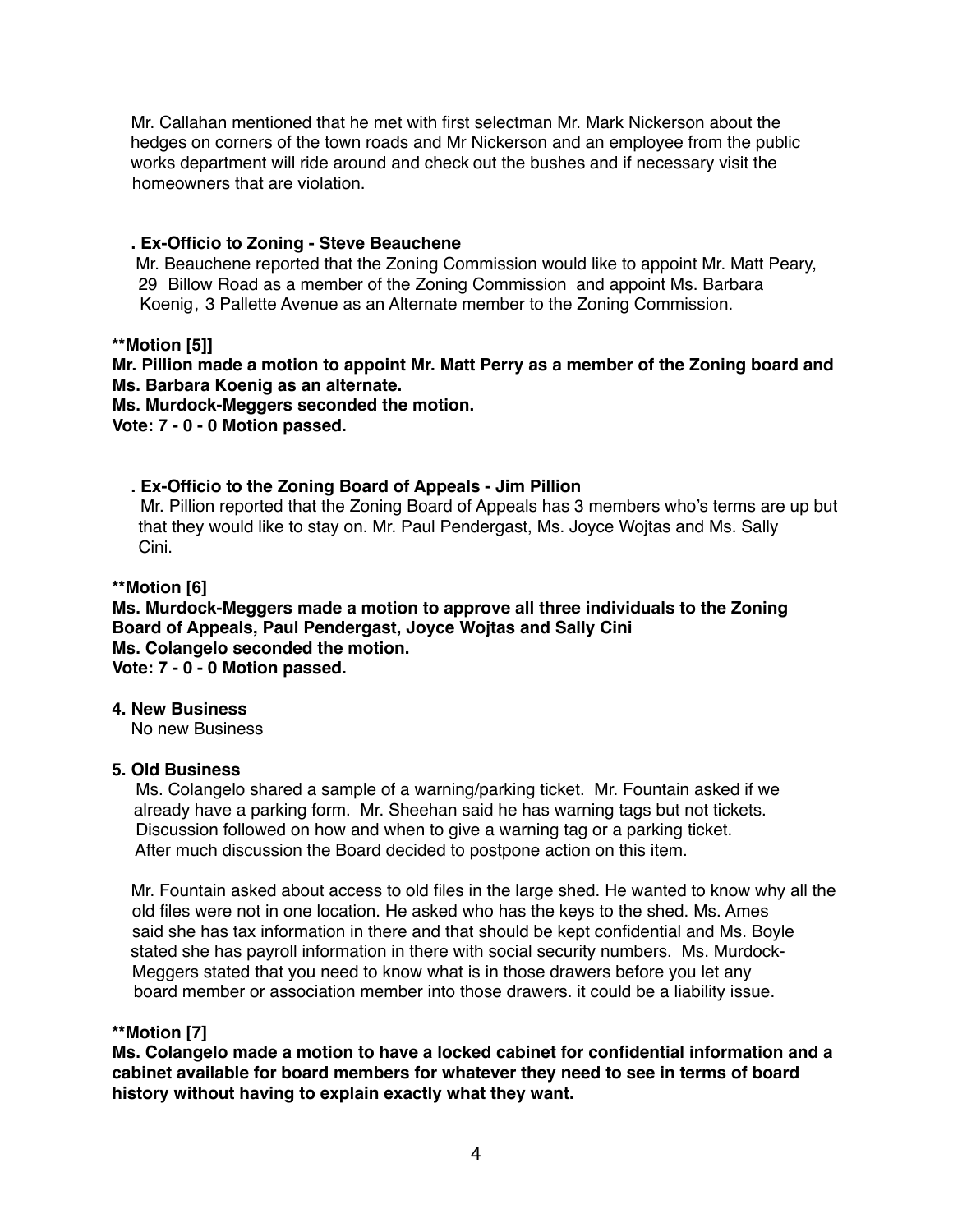# **Mr. Fountain seconded the motion.**

**Vote: 2 - 5 - 0 Motion failed.**

## 6**. Communications (made available)**

## 7**. Public Comments**

Ms. Wendy Bourget, 1 Osprey Road, regarding parking tickets she said she had spoken with the Chief of Police who is willing to come out after hours but needs to be backed up by a member of the Board of Governors.

 Ms. Bourget asked what the Beach Patrol responsibilities are and remarked about the height and width of some of the hedges.

 Ms. Sandy Adams , 26 Whitecap Road, thanked the board for doing something about the hedges.

 Ms. Kim Craven, 46 East Shore Drive, commented that while swimming today she found fishing line wrapped on a buoy and said a child could get hurt and if they were going to allow fishing off the Sea Breeze pier maybe they should move the dock out further. Ms. Craven also commented about drones flying over head with cameras on them and you might be in the outside shower. She said she would like the Board to consider doing something about the drones. She also asked if something could be done about dogs on the beach. Ms. Craven also commented on the rocks at the boat launch and thought that concrete could be slippery and said the rocks filter.

 (The recreation program is having movie night in the main room at the club tonight, so the BOG meeting is going to move into the small room)

# **\*\*Motion [8]**

#### **Ms. Murdock-Meggers made a motion to adjourn to the other room. Mr. Beauchene seconded the motion. Vote: 7 - 0 - 0 Motion passed.**

Ms. Craven stated if you are going to fine you should fine for dogs also.

 Ms. Linda Casey, 86 East Shore Drive, commented about people tying up their boats to her seawall and not asking for permission to do so. She said the boats bang against the wall and damage the seawall.

## 8) **BOG Response**

Ms. Murdock-Meggers responded to Ms. Bourget and agreed that people should not be parking on the pier. She said our Chair should inform the Chief of Police it is association property. Mr. McDowell said there are 3 official parking spots on Waterside Lane. Ms. Murdock-Meggers commented on the drones and said drones in CT are in litigation with the Supreme Court and it is unsettled. We would need to check with legal counsel. Mr. Callahan said that board members will look at the rocks at Seaview. Ms. Boyle stated that there is a storm drain there.

Mr. Callahan said they are finalizing the Beach Patrol duties.

Ms. Bourget asked if the guards could record at what time they were at which beach.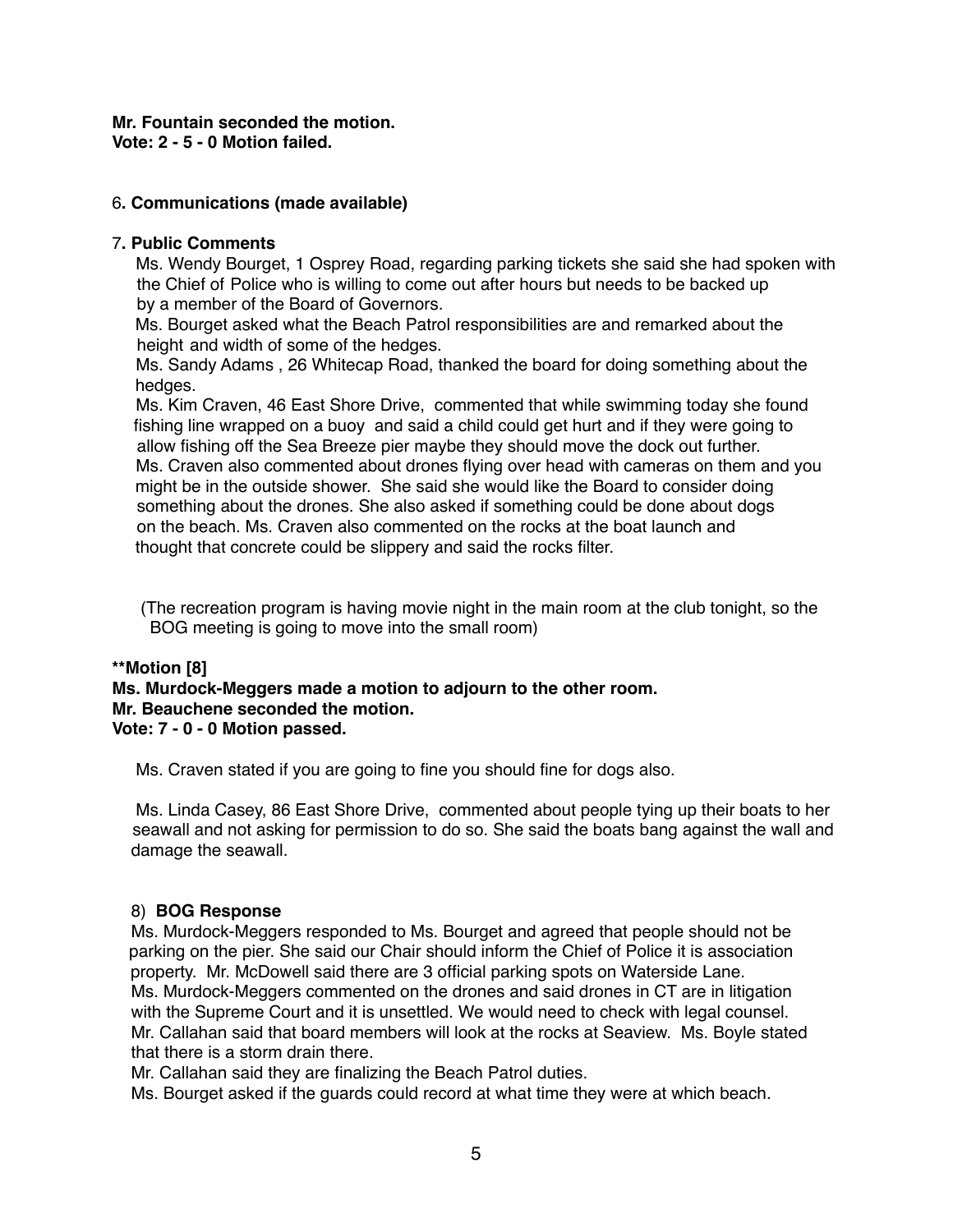Mr. Callahan said he would discuss the height and width of the hedges with First Selectman Nickerson.

## **9) Executive Session (if needed)**

#### **10) Adjournment**

There being no further business before them, Mr. Callahan called for a motion to adjourn.

**\*\*Motion [9] Ms. Murdock-Meggers made a motion that the BPBCA Board of Governors Regular Meeting of July 27, 2017 be adjourned at 8:20pm. Ms. Colangelo seconded the motion. Vote:7 - 0 - 0 Motion passed**

**Respectfully submitted,**

**Maureen Lowney, Secretary**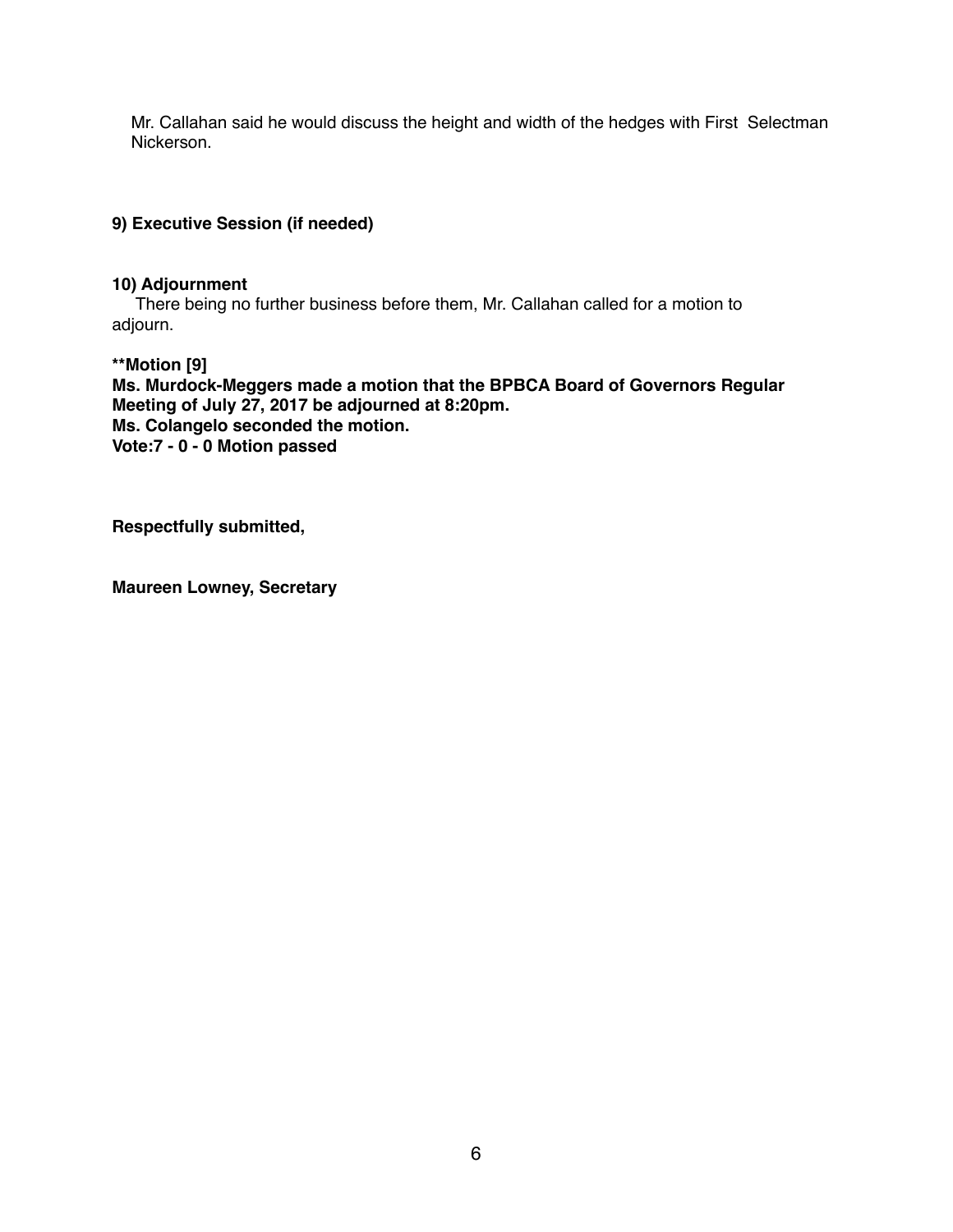# **Manager's Monthly Report**

# **July 27th, 2017**

**Beach Population has been averaging 190 people a day June 24th through July 22nd. Main beach has the majority of beach attendance, followed by Sea Breeze and South Beach. There have been 5 rain days during this same period.**

**The Boat beach being used as a swim area continues to be a problem. The guards and I personally have had no success enforcing the BP current regulations regarding this beach. It needs to be noted that the offenders are association members. The BOG needs to decide how they want to solve this issue.**

**8 private clubhouse rentals have been booked to date for the 2017 fiscal year.**

**I want to thank the following Black Pointers for their caring efforts and time:**

- **Ken Mattson weeding the Indianola Right of Way, as well as the Woodland Gateway.**
- **Kay and Doug Parulis for replanting beautiful flowers under the clubhouse sign at Sunset and Woodland.**
- **Larry Connors for replacing all the electrical outlets in the clubhouse hall with ground fault child proof outlets.**
- **Kevin Callahan for helping me to remove sand and trash from the right of ways.**

**All of these Black Pointers stepped forward on their own to volunteer their services, because they really care about our community, and are more than willing to lend a hand!**

**In my opinion, golf cart parking on the White Cap right of way is a bad idea. There are 2 private driveways that exit onto this right of way. At best, you could park no more than 4 or 5 golf carts in this area without making it difficult to enter or exit these driveways.**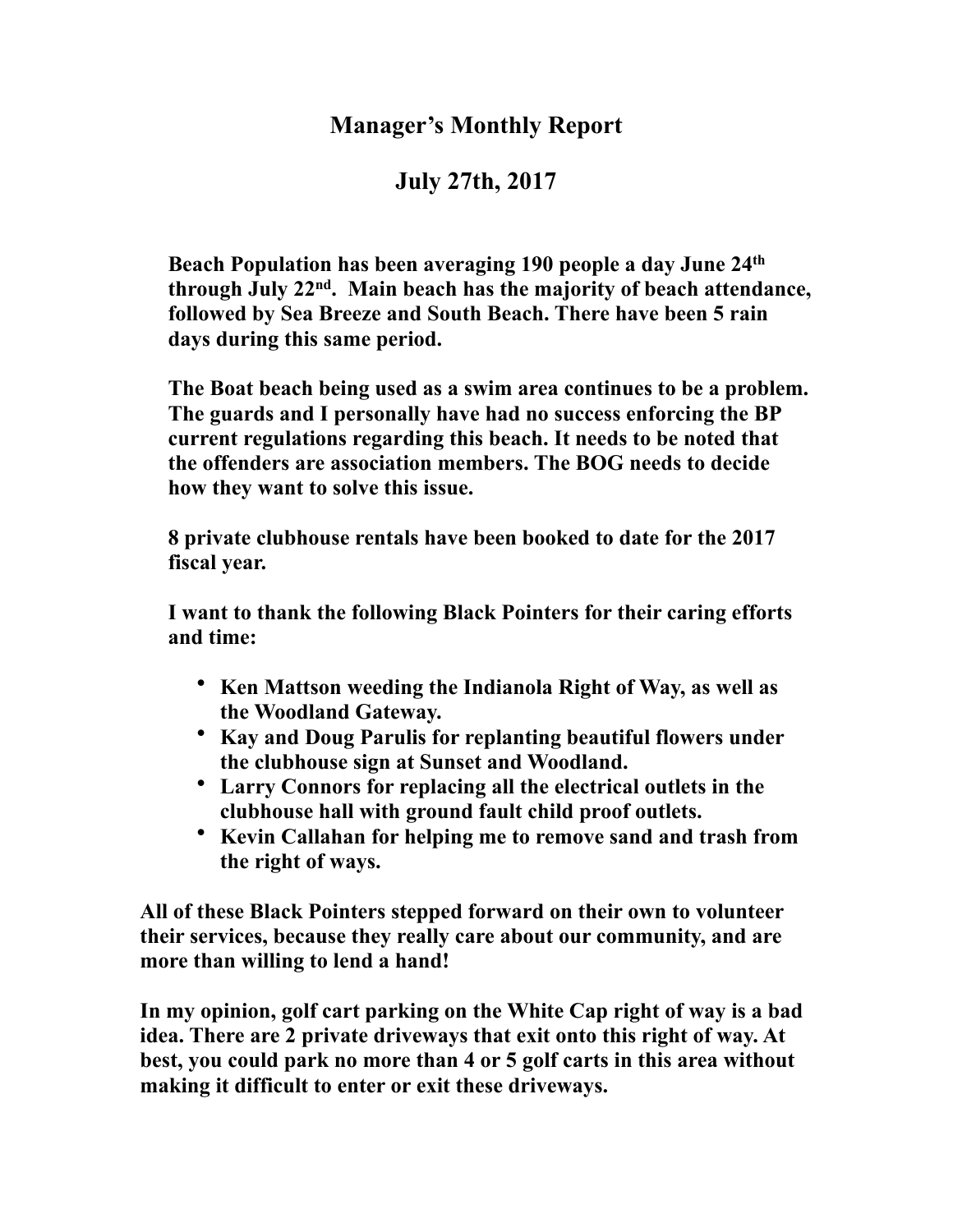**I also suggest eliminating the need to display the hanging parking tag on golf carts. The BP golf carts are "Landlocked" within our boundaries, and are easily identified as BP golf carts by the gold clam shell displayed on the registration plate. In my opinion, this makes sense as there have been reports of stolen tags.**

**Tom Sheehan,**

**Association Manager**